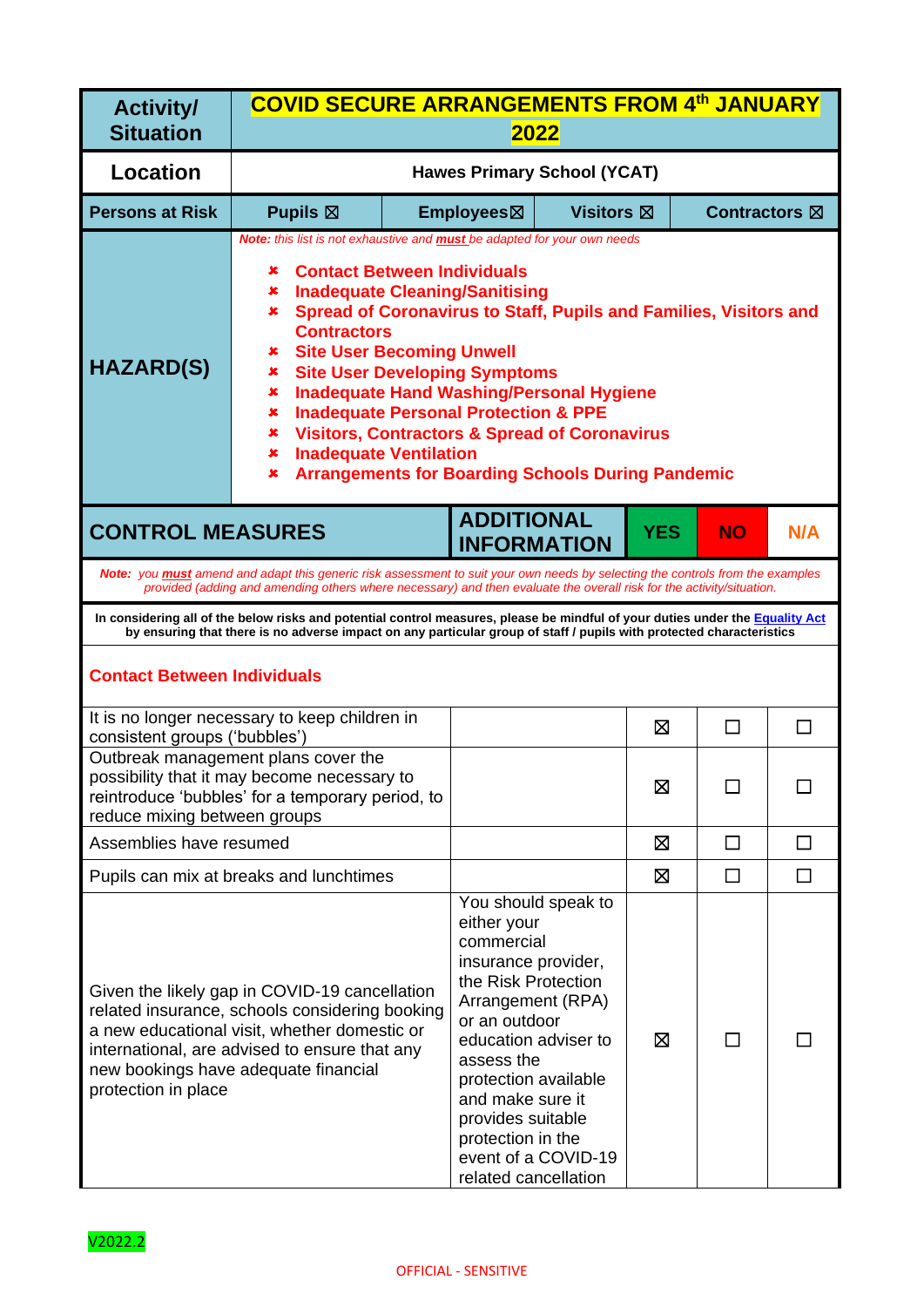| Schools can undertake educational day visits                                                                                                                                                                                                                                                                                       | Consideration<br>given to<br><b>NYCC Guidance for</b><br><b>Activities in Schools</b><br>- Autumn/Winter<br>2021                                                                                                                                               | X           | П            |   |
|------------------------------------------------------------------------------------------------------------------------------------------------------------------------------------------------------------------------------------------------------------------------------------------------------------------------------------|----------------------------------------------------------------------------------------------------------------------------------------------------------------------------------------------------------------------------------------------------------------|-------------|--------------|---|
| Schools can undertake domestic residential<br>education visits                                                                                                                                                                                                                                                                     | Consideration<br>given to<br><b>NYCC Guidance for</b><br><b>Activities in Schools</b><br>- Autumn/Winter<br>2021                                                                                                                                               | X           | П            |   |
| International educational visits that have<br>previously been deferred or postponed can<br>take place from September 2021 and new<br>international visits for the future can be<br>organised                                                                                                                                       |                                                                                                                                                                                                                                                                |             | $\mathsf{L}$ |   |
| School has resumed all before and after-school<br>educational activities and wraparound<br>childcare for pupils                                                                                                                                                                                                                    | More information on<br>planning extra-<br>curricular provision<br>can be found in the<br>guidance<br>for providers who run<br>community activities.<br>holiday clubs, after-<br>school clubs, tuition<br>and other out-of-<br>school provision for<br>children | $\boxtimes$ | ΙI           |   |
| <b>Inadequate Cleaning/Sanitising</b>                                                                                                                                                                                                                                                                                              |                                                                                                                                                                                                                                                                |             |              |   |
| A cleaning schedule that includes regular<br>cleaning of areas and equipment (for example,<br>twice per day), with a particular focus on<br>frequently touched surfaces is in place                                                                                                                                                | Cleaning of non-<br>healthcare settings<br>outside the home                                                                                                                                                                                                    | ⊠           |              |   |
| Electronic entry systems and keypads are<br>regularly sanitised particularly first thing in the<br>morning and where possible after each use                                                                                                                                                                                       |                                                                                                                                                                                                                                                                | ⊠           | П            |   |
| Bins for tissues and other rubbish are emptied<br>throughout the day                                                                                                                                                                                                                                                               |                                                                                                                                                                                                                                                                | $\boxtimes$ | $\Box$       | П |
| Stocks of cleaning chemicals, liquid soap,<br>paper towels, tissues, toilet roll, bin bags etc.<br>regularly checked and additional supplies<br>requested as necessary                                                                                                                                                             |                                                                                                                                                                                                                                                                | ⊠           | $\Box$       |   |
| Spread of Coronavirus to Staff, Pupils and Families, Visitors and Contractors                                                                                                                                                                                                                                                      |                                                                                                                                                                                                                                                                |             |              |   |
| Adults who are fully vaccinated and all children<br>and young people aged between 5 and 18<br>years and 6 months identified as a contact of<br>someone with COVID-19 are strongly advised<br>to take a LFD test every day for 7 days and<br>continue to attend their setting as normal,<br>unless they have a positive test result | Close contacts in<br>schools are now<br><b>identified by NHS</b><br><b>Test and Trace and</b><br>education settings<br>will no longer be<br>expected to                                                                                                        | X           | П            |   |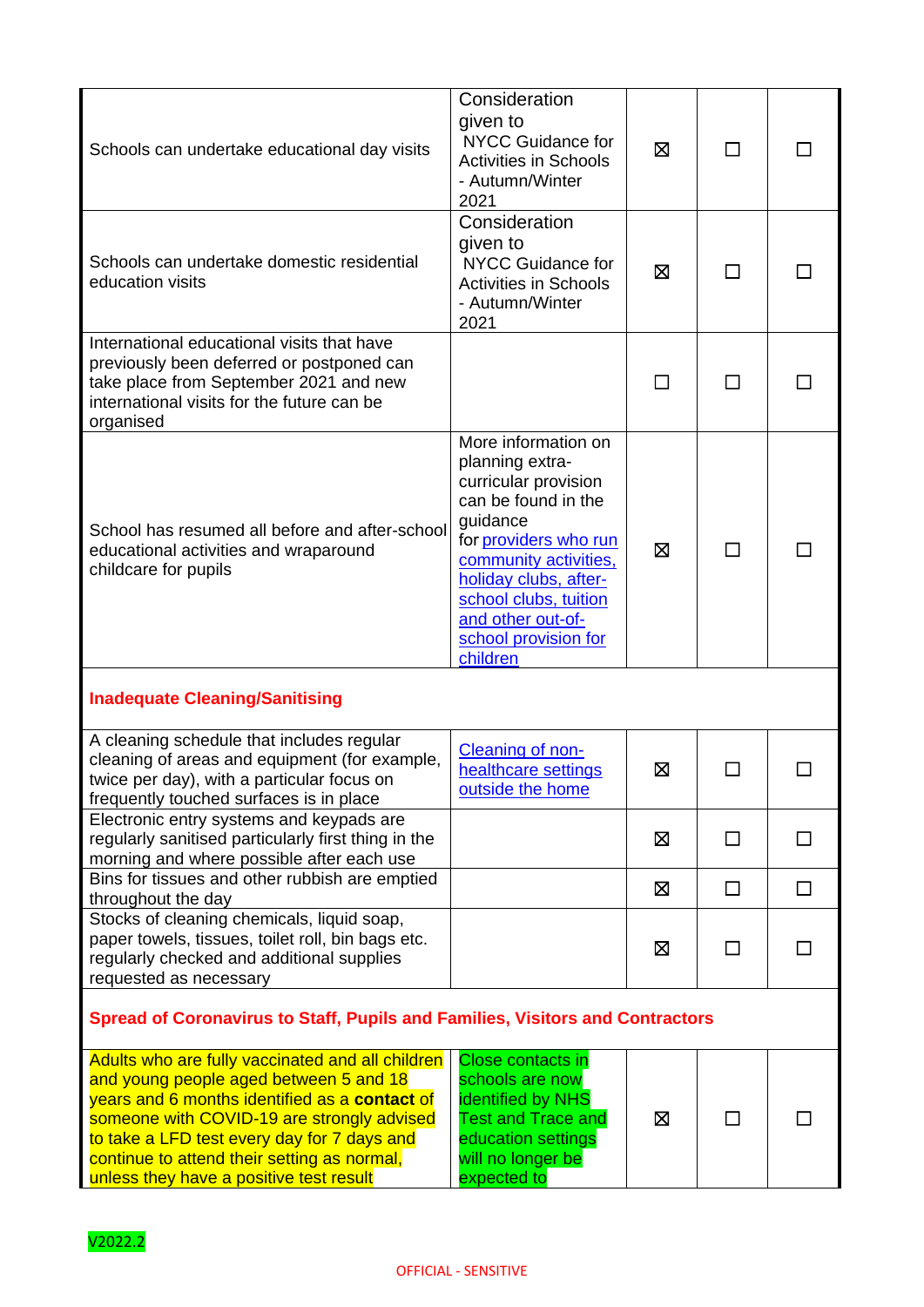|                                                                                                                                                                                                                                                                                                                                                                                      | undertake contact                                                                                                                               |   |              |   |
|--------------------------------------------------------------------------------------------------------------------------------------------------------------------------------------------------------------------------------------------------------------------------------------------------------------------------------------------------------------------------------------|-------------------------------------------------------------------------------------------------------------------------------------------------|---|--------------|---|
|                                                                                                                                                                                                                                                                                                                                                                                      | tracing.<br><b>Identified contacts</b><br>will be contacted<br>directly                                                                         |   |              |   |
| Daily testing of close contacts applies to all                                                                                                                                                                                                                                                                                                                                       |                                                                                                                                                 |   |              |   |
| contacts who are:                                                                                                                                                                                                                                                                                                                                                                    |                                                                                                                                                 |   |              |   |
| • fully vaccinated adults - people who<br>have had 2 doses of an approved<br>vaccine<br>all children and young people aged 5 to<br>18 years and 6 months, regardless of<br>their vaccination status<br>people who are not able to get<br>vaccinated for medical reasons<br>people taking part, or have taken part,<br>in an approved clinical trial for a<br><b>COVID-19 vaccine</b> | <b>Children under 5</b><br>years are exempt<br>from self-isolation<br>and do not need to<br>take part in<br>daily testing of close<br>contacts. | 区 | ΙI           |   |
| <b>Pupils with SEND identified as close contacts</b>                                                                                                                                                                                                                                                                                                                                 |                                                                                                                                                 |   |              |   |
| should be supported by their school and<br>their families to agree the most appropriate<br>route for testing including, where appropriate,<br>additional support to assist swabbing.                                                                                                                                                                                                 | <b>For further</b><br>information please<br>see SEND Guidance                                                                                   | X |              |   |
| 18-year-olds are treated in the same way as                                                                                                                                                                                                                                                                                                                                          |                                                                                                                                                 |   |              |   |
| children until 6 months after their 18th<br>birthday, to allow them the opportunity to get<br>fully vaccinated. At which point, they will be<br>subject to the same rules as adults and so if<br>they choose not to get vaccinated, they will<br>need to self-isolate if identified as a close<br>contact.                                                                           |                                                                                                                                                 |   | П            | ⊠ |
|                                                                                                                                                                                                                                                                                                                                                                                      | <b>Education settings</b>                                                                                                                       |   |              |   |
| Close contacts will be identified via NHS Test<br>and Trace                                                                                                                                                                                                                                                                                                                          | will no longer be<br>expected to<br>undertake contact<br>tracing                                                                                | Ø |              |   |
| Contacts from a school setting                                                                                                                                                                                                                                                                                                                                                       | <b>NHS Test and Trace</b>                                                                                                                       |   |              |   |
| will only be traced by NHS Test and Trace<br>where the positive case or their parent<br>specifically identifies the individual as being a<br>close contact                                                                                                                                                                                                                           | will work with the<br>positive case to<br>identify close<br>contacts                                                                            | ⊠ | ΙI           |   |
| Contact with individuals who are required to<br>self-isolate is minimised by ensuring they do<br>not attend the school                                                                                                                                                                                                                                                               |                                                                                                                                                 | ⊠ | □            |   |
| Pupils, staff and other adults must not come<br>into the school if they have symptoms, have<br>had a positive test result or other reasons<br>requiring them to stay at home due to the risk<br>of them passing on COVID-19 (for example,<br>they are required to quarantine)                                                                                                        |                                                                                                                                                 | ⊠ | $\mathsf{L}$ |   |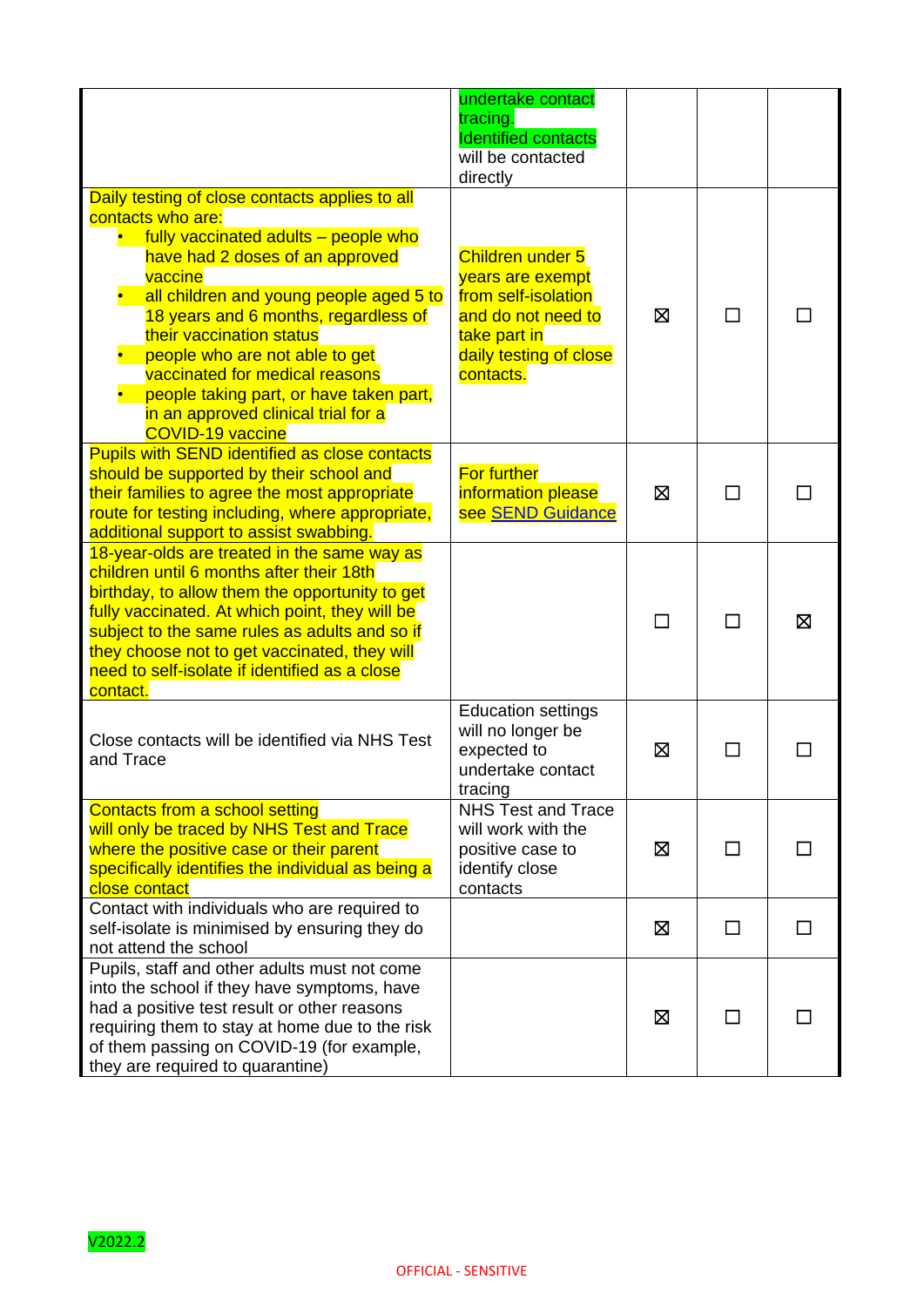| In most cases, parents and carers will agree<br>that a pupil with symptoms should not attend<br>the school, given the potential risk to others.<br>If a parent or carer insists on a pupil attending<br>your school, you can take the decision to<br>refuse the pupil if, in your reasonable<br>judgement, it is necessary to protect other                                                    | <b>Your decision would</b><br>need to be carefully<br>considered in light of<br>all the<br>circumstances and<br>current public health                                                                                                                                                                                                                                                                                                                                                           | X |              |  |
|------------------------------------------------------------------------------------------------------------------------------------------------------------------------------------------------------------------------------------------------------------------------------------------------------------------------------------------------------------------------------------------------|-------------------------------------------------------------------------------------------------------------------------------------------------------------------------------------------------------------------------------------------------------------------------------------------------------------------------------------------------------------------------------------------------------------------------------------------------------------------------------------------------|---|--------------|--|
| pupils and staff from possible infection with<br>COVID-19.                                                                                                                                                                                                                                                                                                                                     | advice                                                                                                                                                                                                                                                                                                                                                                                                                                                                                          |   |              |  |
| Schools are not required to use the NHS<br>COVID Pass, unless they are holding a specific<br>event (such as a reception, concert or party)<br>that meets the attendance thresholds                                                                                                                                                                                                             | Where applicable,<br>schools should<br>follow guidance on<br>mandatory<br>certification for<br>events. Under 18s<br>are exempt from<br>showing their<br><b>COVID Status but</b><br>should be counted<br>towards attendance<br>thresholds                                                                                                                                                                                                                                                        | X | $\mathsf{L}$ |  |
| The NHS COVID Pass is not used as a<br>condition of entry for education or related<br>activities such as exams, teaching, extra-<br>curricular activities or any other day-to-day<br>activities that are part of education or training                                                                                                                                                         |                                                                                                                                                                                                                                                                                                                                                                                                                                                                                                 | X |              |  |
| Settings will continue to have a role in working<br>with health protection teams in the case of a<br>local outbreak. If there is a substantial increase<br>in the number of positive cases in a setting or if<br>central government offers the area an<br>enhanced response package, a director of<br>public health might advise a setting to<br>temporarily reintroduce some control measures |                                                                                                                                                                                                                                                                                                                                                                                                                                                                                                 | ⊠ |              |  |
| The Operational Guidance sets out the<br>measures that all education settings should<br>have in place to manage transmission of<br>COVID-19 day to day. For most settings it will<br>make sense to think about taking extra action if<br>the number of positive cases substantially<br>increases. This is because it could indicate<br>transmission is happening in the setting                | For most education<br>and childcare<br>settings, whichever<br>of these thresholds<br>is reached first:<br>• 5 children, pupils,<br>students or staff,<br>who are likely to<br>have mixed closely,<br>test positive for<br>COVID-19 within a<br>10-day period; or<br>• 10% of children,<br>pupils, students or<br>staff who are likely<br>to have mixed<br>closely test positive<br>for COVID-19 within<br>a 10-day period<br>For special schools,<br>residential settings,<br>and settings that | ⊠ | ΙI           |  |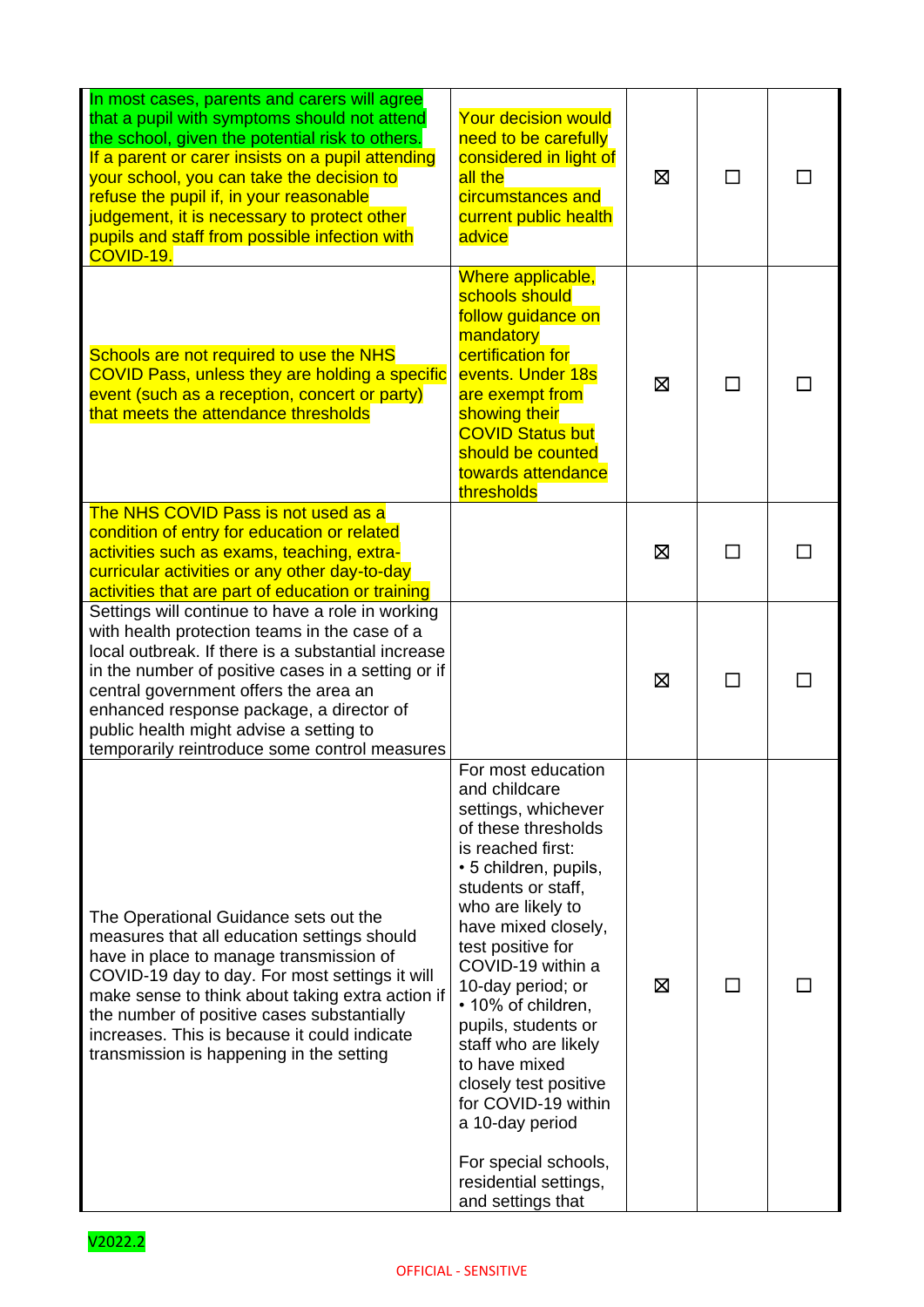|                                                                                                                                                                                                                                                                                                                                                                                                                                                                                                                                                                                        | operate with 20 or<br>fewer children,<br>pupils, students and<br>staff at any one time:<br>• 2 children, pupils,                                                                                                                                              |   |    |  |
|----------------------------------------------------------------------------------------------------------------------------------------------------------------------------------------------------------------------------------------------------------------------------------------------------------------------------------------------------------------------------------------------------------------------------------------------------------------------------------------------------------------------------------------------------------------------------------------|---------------------------------------------------------------------------------------------------------------------------------------------------------------------------------------------------------------------------------------------------------------|---|----|--|
|                                                                                                                                                                                                                                                                                                                                                                                                                                                                                                                                                                                        | students and staff.<br>who are likely to<br>have mixed closely,<br>test positive for<br>COVID-19 within a                                                                                                                                                     |   |    |  |
| All settings should seek public health advice if<br>a pupil, student, child or staff member is<br>admitted to hospital with COVID-19. They can<br>do this by phoning the DfE helpline (0800 046<br>8687, option 1), or in line with other local<br>arrangements.                                                                                                                                                                                                                                                                                                                       | 10-day period<br>Hospitalisation could<br>indicate increased<br>severity of illness or<br>a new variant of<br>concern. Settings<br>may be offered<br>public health support<br>in managing risk<br>assessments and<br>communicating with<br>staff and parents. | ⊠ | ΙI |  |
| From 13 December office workers who can<br>work from home should do so                                                                                                                                                                                                                                                                                                                                                                                                                                                                                                                 | <b>Anyone who cannot</b><br>work from home,<br>such as those<br>involved in the face-<br>to-face provision of<br>education, should<br>continue to go to<br>their place of work                                                                                | ⊠ | П  |  |
| Children and young people previously<br>considered CEV should attend their school and<br>should follow the same COVID-19 guidance as<br>the rest of the population. In some<br>circumstances, a child or young person may<br>have received personal advice from their<br>specialist or clinician on additional precautions<br>to take and they should continue to follow that<br>advice                                                                                                                                                                                                |                                                                                                                                                                                                                                                               | 区 |    |  |
| Individual risk assessments for colleagues<br>formally considered to be CEV are undertaken<br>and reviewed regularly. The risk assessment<br>will need specific factors to be taken into<br>account including:<br>ensuring the working environment is as<br>Covid-safe as possible, taking into<br>account individual vaccination status<br>and the risk of coming into contact with<br>Covid cases as part of their role;<br>$\triangleright$ they should not provide direct care to<br>people who are known to have a<br>current Covid infection, or symptoms<br>suggestive of Covid | Coronavirus: how to<br>stay safe and help<br>prevent the spread<br><b>GOV.UK</b><br>(www.gov.uk)                                                                                                                                                              | Ø | П  |  |
| <b>Pregnant women should follow the latest</b><br>government guidance and avoid anyone who<br>has symptoms of coronavirus. Pregnant<br>women should be particularly attentive to social                                                                                                                                                                                                                                                                                                                                                                                                | <b>Coronavirus</b><br>(COVID-19): advice                                                                                                                                                                                                                      | X | П  |  |

V2022.2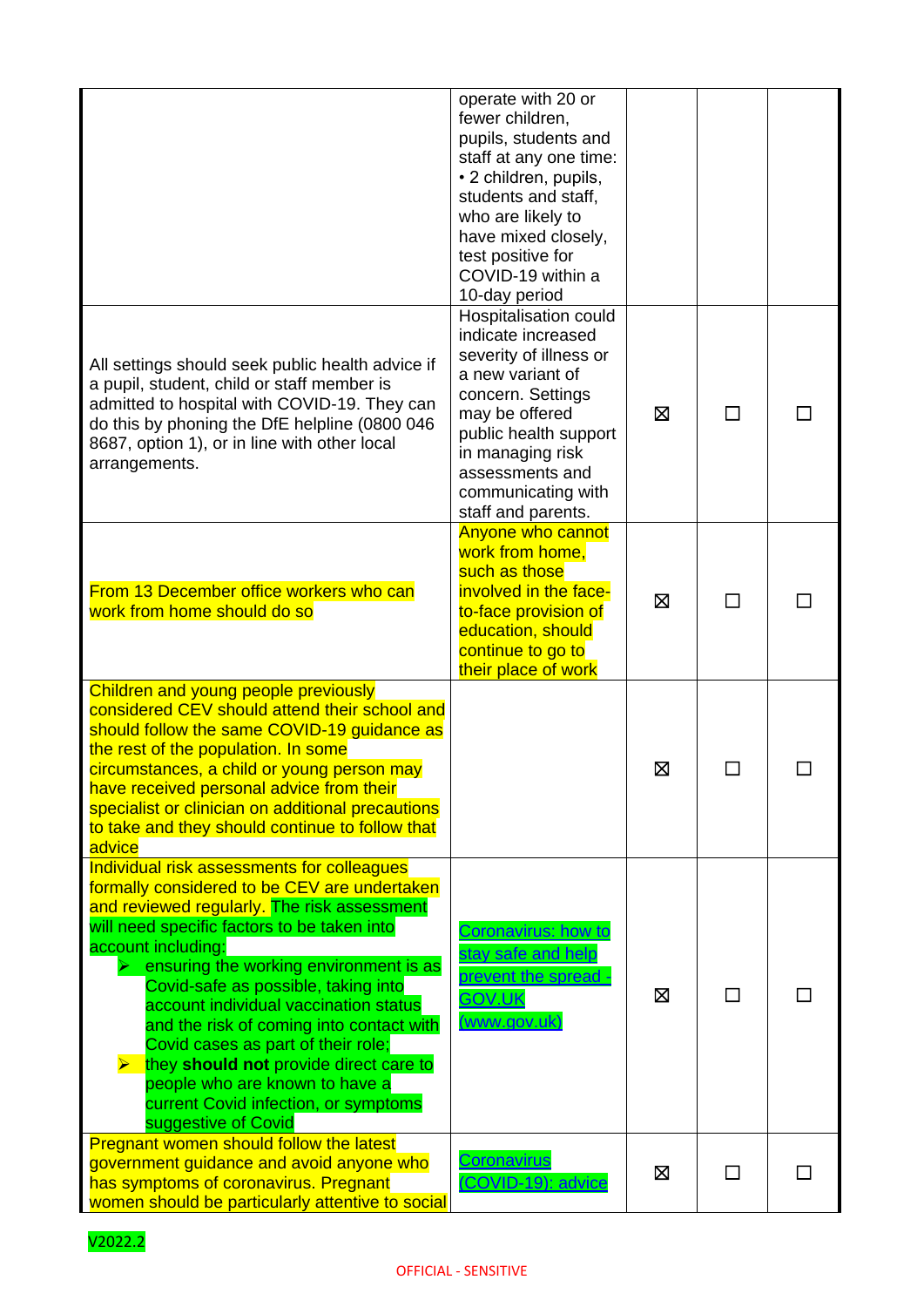| distancing. Pregnant colleagues should follow<br>the same guidance as for previously defined<br>CEV colleagues and an individual covid risk<br>assessment should be completed and regularly<br>reviewed in addition to the New and Expectant<br>Mother (NEM) workplace risk assessment.<br>The risk assessment will need specific factors<br>to be taken into account including:<br>ensuring the working environment is as<br>Covid-safe as possible, taking into<br>account individual vaccination status<br>and the risk of coming into contact with<br>Covid cases as part of their role;<br>$\triangleright$ they should not provide direct care to<br>people who are known to have a<br>current Covid infection, or symptoms<br>suggestive of Covid | <u>for pregnant</u><br>employees                                                                                                                                                                                                                                                                  |   |              |  |
|----------------------------------------------------------------------------------------------------------------------------------------------------------------------------------------------------------------------------------------------------------------------------------------------------------------------------------------------------------------------------------------------------------------------------------------------------------------------------------------------------------------------------------------------------------------------------------------------------------------------------------------------------------------------------------------------------------------------------------------------------------|---------------------------------------------------------------------------------------------------------------------------------------------------------------------------------------------------------------------------------------------------------------------------------------------------|---|--------------|--|
| All employers have a duty of care to their<br>employees, and this extends to their mental<br>health.<br>Make sure you have explained to all staff the<br>measures you are putting in place. Discuss<br>with all staff any changes in place as part of<br>these measures.<br>Because some staff may be particularly<br>anxious about returning, you may need extra<br>systems in place to support staff wellbeing                                                                                                                                                                                                                                                                                                                                         | Read about the:<br>extra mental health<br>support for pupils<br>and teachers,<br><b>Wellbeing for</b><br><b>Education return</b><br>programme<br><b>Education</b><br><b>Support</b> provides a<br>free helpline for<br>school staff and<br>targeted support for<br>mental health and<br>wellbeing | X | П            |  |
| <b>Site User Becoming Unwell</b>                                                                                                                                                                                                                                                                                                                                                                                                                                                                                                                                                                                                                                                                                                                         |                                                                                                                                                                                                                                                                                                   |   |              |  |
| If anyone in school develops COVID-19<br>symptoms, however mild, they are sent home<br>and told they should follow public health<br>advice                                                                                                                                                                                                                                                                                                                                                                                                                                                                                                                                                                                                               | <b>Symptoms of</b><br>coronavirus (COVID-<br><u>19)</u>                                                                                                                                                                                                                                           | X | $\Box$       |  |
| If a pupil is awaiting collection, they should be<br>left in a room on their own if possible and safe<br>to do so. A window should be opened for fresh<br>air ventilation if possible                                                                                                                                                                                                                                                                                                                                                                                                                                                                                                                                                                    |                                                                                                                                                                                                                                                                                                   | ⊠ | $\Box$       |  |
| If the pupil needs to go to the toilet while<br>waiting to be collected, they should use a<br>separate toilet if possible. The toilet should be<br>cleaned and disinfected using standard<br>cleaning products before being used by<br>anyone else                                                                                                                                                                                                                                                                                                                                                                                                                                                                                                       |                                                                                                                                                                                                                                                                                                   | ⊠ | $\mathsf{L}$ |  |
| PPE should be worn by staff caring for the<br>pupil while they await collection if close<br>contact is necessary                                                                                                                                                                                                                                                                                                                                                                                                                                                                                                                                                                                                                                         |                                                                                                                                                                                                                                                                                                   | ⊠ | ΙI           |  |
| The room used by the pupil awaiting collection<br>should be cleaned after they have left                                                                                                                                                                                                                                                                                                                                                                                                                                                                                                                                                                                                                                                                 |                                                                                                                                                                                                                                                                                                   | Ø | $\Box$       |  |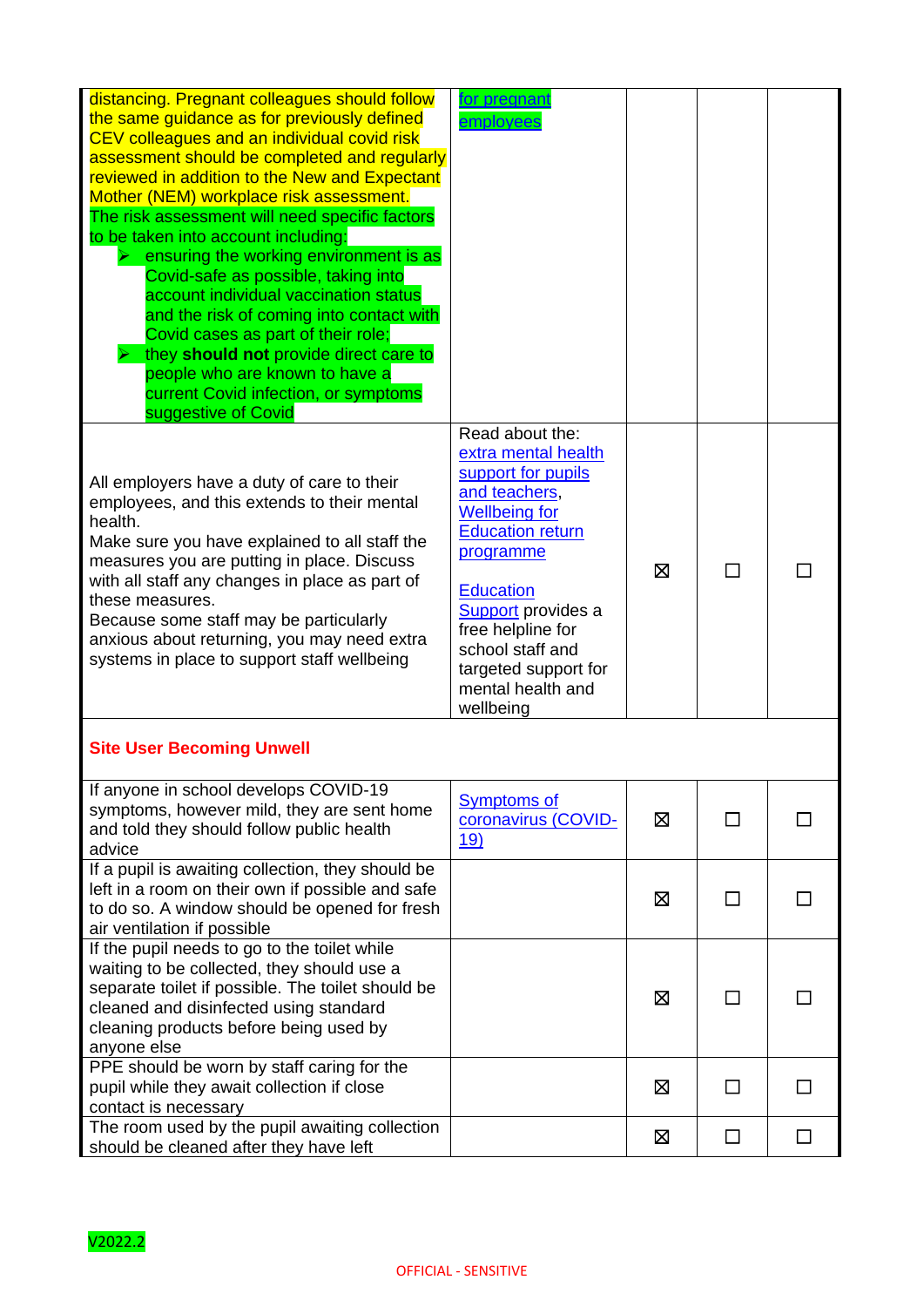| The household (including any siblings) should<br>follow the UKHSA stay at home guidance for<br>households with possible or confirmed<br>coronavirus (COVID-19) infection                                                                                                                                                                                                                                                                                                                                                                                                                                                                                                 | <b>Stay at home</b><br>guidance for<br>households with<br><b>possible</b><br>coronavirus-covid-19<br>infection                                                                                                                                                                                           | X           | □      |   |  |
|--------------------------------------------------------------------------------------------------------------------------------------------------------------------------------------------------------------------------------------------------------------------------------------------------------------------------------------------------------------------------------------------------------------------------------------------------------------------------------------------------------------------------------------------------------------------------------------------------------------------------------------------------------------------------|----------------------------------------------------------------------------------------------------------------------------------------------------------------------------------------------------------------------------------------------------------------------------------------------------------|-------------|--------|---|--|
| Everyone displaying coronavirus (COVID-19)<br>symptoms should avoid using public transport<br>and, wherever possible, be collected by a<br>member of their family or household                                                                                                                                                                                                                                                                                                                                                                                                                                                                                           |                                                                                                                                                                                                                                                                                                          | 区           | П      |   |  |
| In exceptional circumstances, if parents or<br>carers cannot arrange to have their child<br>collected, if age-appropriate and safe to do so<br>the child should walk, cycle or scoot home                                                                                                                                                                                                                                                                                                                                                                                                                                                                                |                                                                                                                                                                                                                                                                                                          | 区           | П      |   |  |
| In an emergency, call 999 if the pupil is<br>seriously ill or injured or their life is at risk.                                                                                                                                                                                                                                                                                                                                                                                                                                                                                                                                                                          | Anyone with<br>coronavirus (COVID-<br>19) symptoms<br>should not visit the<br>GP, pharmacy,<br>urgent care centre or<br>a hospital                                                                                                                                                                       | 区           | П      |   |  |
| <b>Site User Developing Symptoms</b>                                                                                                                                                                                                                                                                                                                                                                                                                                                                                                                                                                                                                                     |                                                                                                                                                                                                                                                                                                          |             |        |   |  |
| Schools must ensure that staff members and<br>parents/carers understand that they will need<br>to be ready and willing to book a test if they<br>are displaying symptoms. The main symptoms<br>are a high temperature, a new continuous<br>cough and/or a loss or change to your sense<br>of smell or taste. Staff and pupils must not<br>come into the school if they have symptoms,<br>and must be sent home to self-isolate if they<br>develop them in school. All children can be<br>tested if they have symptoms, including<br>children under 5, but children aged 11 and<br>under will need to be helped by their parents<br>or carers if using a home testing kit | The advice service<br>(or PHE local health<br>protection team if<br>escalated) will<br>provide definitive<br>advice on who must<br>be sent home. A<br>template letter will<br>be provided to<br>schools, on the<br>advice of the health<br>protection team, to<br>send to parents and<br>staff if needed | $\boxtimes$ | П      |   |  |
| Secondary school pupils should continue to<br>test twice weekly at home                                                                                                                                                                                                                                                                                                                                                                                                                                                                                                                                                                                                  |                                                                                                                                                                                                                                                                                                          | П           | $\Box$ | ⊠ |  |
| Staff in all settings should undertake twice                                                                                                                                                                                                                                                                                                                                                                                                                                                                                                                                                                                                                             |                                                                                                                                                                                                                                                                                                          | ⊠           | $\Box$ | П |  |
| weekly home tests<br>Secondary schools should retain a small<br>asymptomatic testing site (ATS) on-site until<br>further notice so they can offer testing to<br>pupils who are unable to test themselves at<br>home                                                                                                                                                                                                                                                                                                                                                                                                                                                      |                                                                                                                                                                                                                                                                                                          | $\Box$      | $\Box$ | ⊠ |  |
| There is no need for primary age pupils (those<br>in year 6 and below) to regularly test, unless<br>they have been identified as a contact for<br>someone who has tested positive for Covid-19<br>and therefore advised to take lateral flow tests<br>every day for 7 days                                                                                                                                                                                                                                                                                                                                                                                               |                                                                                                                                                                                                                                                                                                          | ⊠           | П      |   |  |
| Staff and pupils with a positive LFD test result<br>should self-isolate in line with the stay at home                                                                                                                                                                                                                                                                                                                                                                                                                                                                                                                                                                    |                                                                                                                                                                                                                                                                                                          | 区           | $\Box$ |   |  |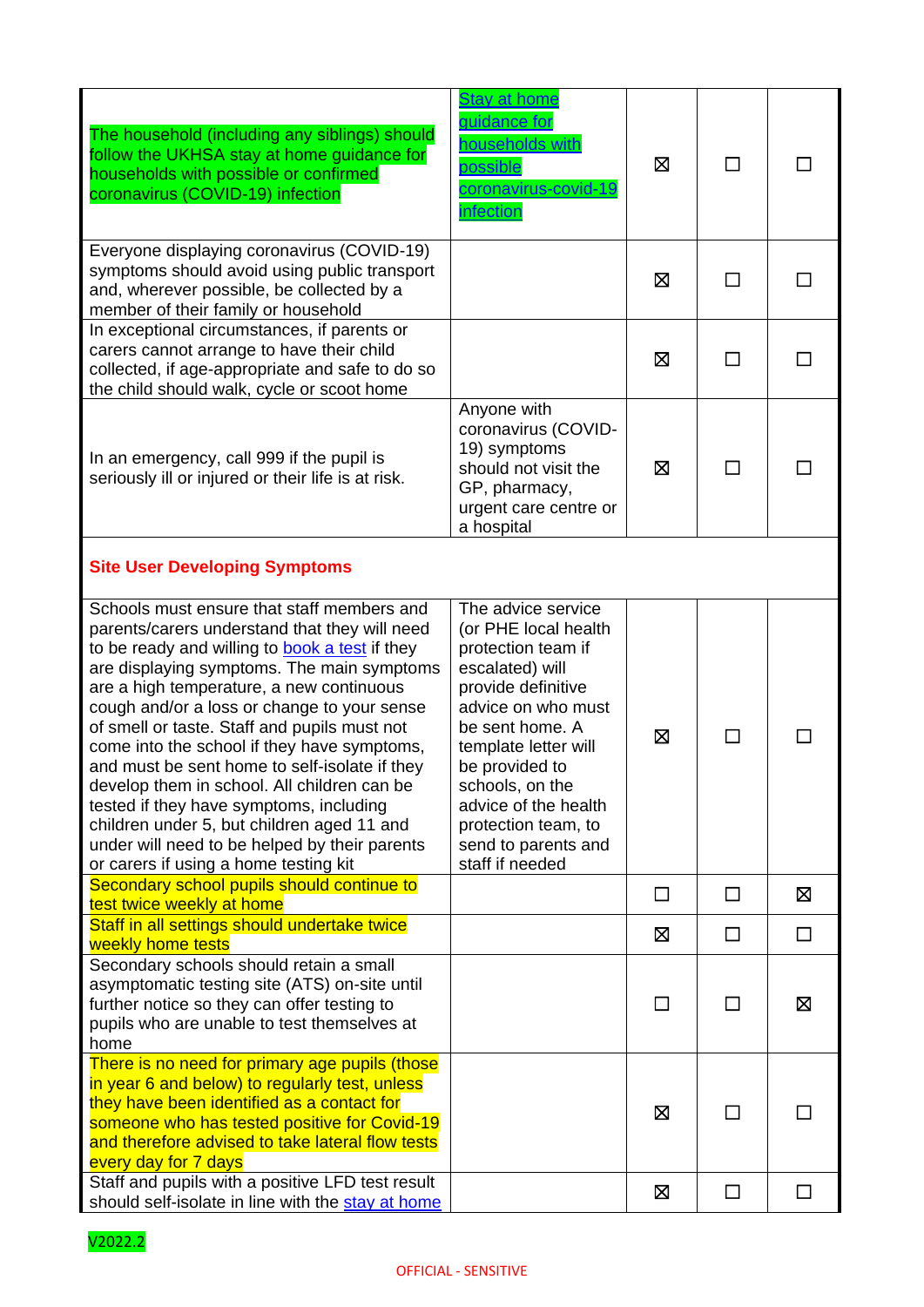| guidance for households with possible or<br>confirmed coronavirus (COVID-19) infection.<br>They will also need to get a free PCR test to<br>check if they have COVID-19.                                                                 |                                                                                                                                                                                                                                                                                                                                                                                                                                             |   |        |  |
|------------------------------------------------------------------------------------------------------------------------------------------------------------------------------------------------------------------------------------------|---------------------------------------------------------------------------------------------------------------------------------------------------------------------------------------------------------------------------------------------------------------------------------------------------------------------------------------------------------------------------------------------------------------------------------------------|---|--------|--|
| If the PCR test is taken within 2 days of the<br>positive lateral flow test, and is negative, it<br>overrides the self-test LFD test and the pupil<br>can return to school, as long as the individual<br>doesn't have COVID-19 symptoms  |                                                                                                                                                                                                                                                                                                                                                                                                                                             | X | П      |  |
| From 11 January in England, people who<br>receive positive lateral flow device (LFD) test<br>results for coronavirus (COVID-19) will be<br>required to self-isolate immediately and won't<br>be required to take a confirmatory PCR test | <b>Lateral flow tests are</b><br>taken by people who<br>do not have COVID-<br>19 symptoms.<br>Anyone who<br>develops 1 of the 3<br>main COVID-19<br>symptoms should<br>stay at home and<br>self-isolate and take<br>a PCR test. They<br>must self-isolate if<br>they get a positive<br>test result, even if<br>they have had a<br>recent negative<br>lateral flow test -<br>these rules have not<br>changed                                 | X | П      |  |
| Whilst awaiting the confirmatory PCR result,<br>the individual should continue to self-isolate                                                                                                                                           |                                                                                                                                                                                                                                                                                                                                                                                                                                             | X | $\Box$ |  |
| Those with symptoms are expected to order a<br>test online or visit a test site to take a lab-<br>based polymerase chain reaction (PCR) test<br>to check if they have the virus                                                          |                                                                                                                                                                                                                                                                                                                                                                                                                                             | ⊠ | ΙI     |  |
| Pupils, staff and other adults should follow<br>public health advice on when to self-isolate<br>and what to do                                                                                                                           | When to self-isolate<br>and what to do -<br>Coronavirus<br>$(COVID-19)$                                                                                                                                                                                                                                                                                                                                                                     | X | П      |  |
| Individuals may now take LFD tests on day 6<br>and day 7 of their self-isolation period. Those<br>who receive two negative test results are no<br>longer required to complete 10 full days of<br>self-isolation                          | The first test must<br>be taken no earlier<br>than day 6 of the<br>self-isolation period<br>and tests must be<br>taken 24 hours<br>apart. This also<br>applies to children<br>under 5, with LFD<br>testing at parental or<br>guardian discretion.<br>If both these test<br>results are negative,<br>and you do not have<br>a high temperature,<br>you may end your<br>self-isolation after<br>the second negative<br>test result and return | X | ΙI     |  |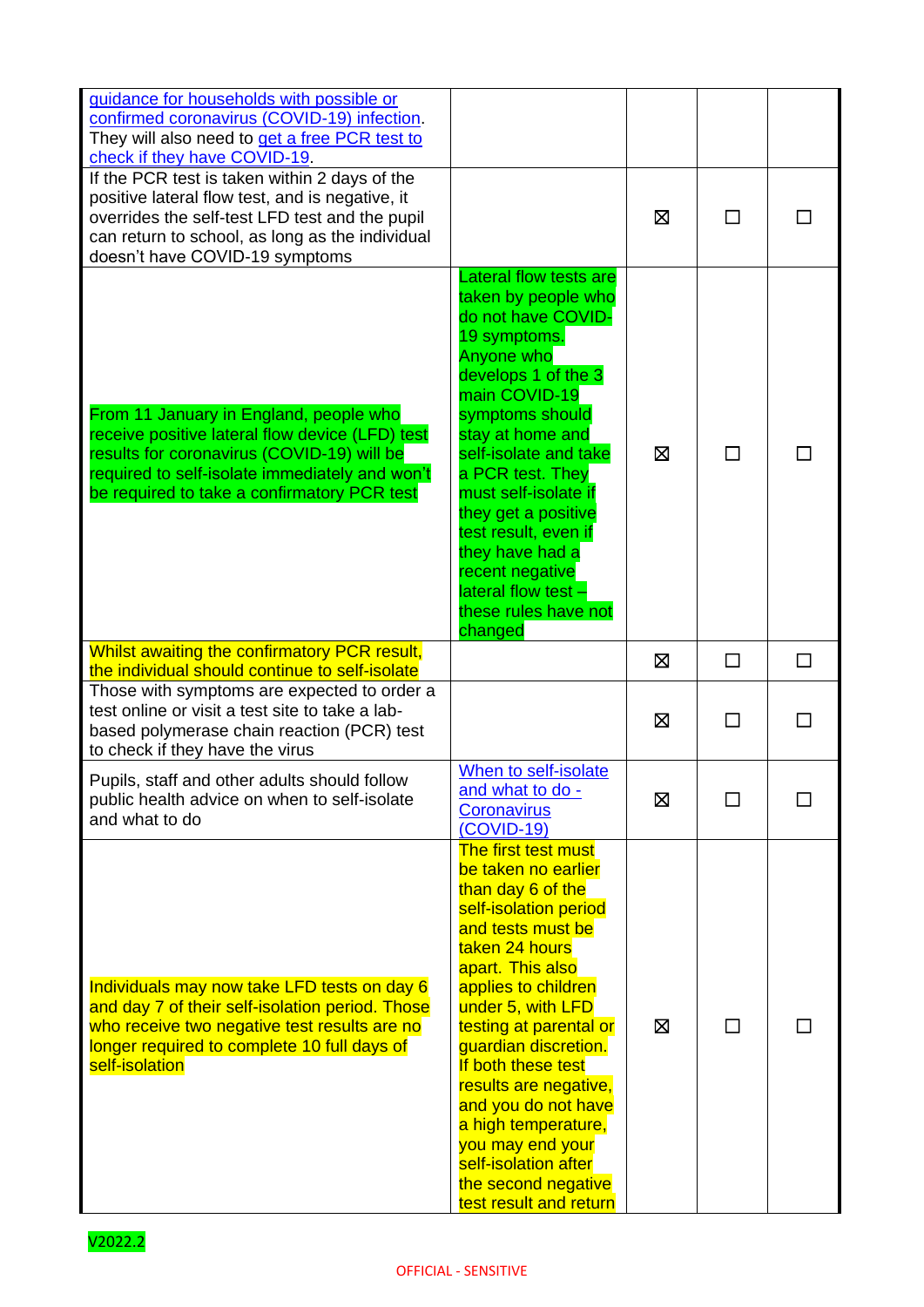|                                                                                                                                                                                                                                                                                                                           | to your education or<br>childcare setting<br>from day 7                                                   |   |              |   |  |
|---------------------------------------------------------------------------------------------------------------------------------------------------------------------------------------------------------------------------------------------------------------------------------------------------------------------------|-----------------------------------------------------------------------------------------------------------|---|--------------|---|--|
| Anyone who is unable to take LFD tests will<br>need to complete the full 10 day period of self-<br><b>isolation</b>                                                                                                                                                                                                       |                                                                                                           | 区 | $\Box$       |   |  |
| <b>Inadequate Hand Washing/Personal Hygiene</b>                                                                                                                                                                                                                                                                           |                                                                                                           |   |              |   |  |
| Staff/pupils/cleaners/contractors etc. will be<br>reminded to clean their hands regularly,<br>including;<br>when they arrive at the school<br>when they return from breaks<br>when they change rooms<br>before and after eating                                                                                           | Ensure that staff<br>have sufficient time<br>to wash their hands<br>regularly, as<br>frequently as pupils | ⊠ | $\Box$       |   |  |
| Consideration given to how often pupils and<br>staff will need to wash their hands and<br>incorporated time for this is in timetables or<br>lesson plans                                                                                                                                                                  |                                                                                                           | X | П            |   |  |
| Staff working with pupils who spit<br>uncontrollably may want more opportunities to<br>wash their hands than other staff                                                                                                                                                                                                  |                                                                                                           | 区 | П            |   |  |
| Pupils who use saliva as a sensory stimulant<br>or who struggle with 'catch it, bin it, kill it' may<br>also need more opportunities to wash their<br>hands and this has been considered                                                                                                                                  |                                                                                                           | X | П            |   |  |
| Help given to pupils with complex needs to<br>clean their hands properly                                                                                                                                                                                                                                                  |                                                                                                           | ⊠ | $\Box$       |   |  |
| Risk assessments for pupils with complex<br>needs that may struggle to maintain as good<br>respiratory hygiene as their peers, for example<br>those who spit uncontrollably or use saliva as<br>a sensory stimulant, have been updated in<br>order to support these pupils and the staff<br>working with them             |                                                                                                           | ⊠ | $\mathbf{L}$ |   |  |
| Hands are washed with liquid soap & water for<br>a minimum of 20 seconds                                                                                                                                                                                                                                                  |                                                                                                           | Ø | $\Box$       | П |  |
| The school has considered whether they have<br>enough hand washing or hand sanitiser<br>'stations' available so that all pupils and staff<br>can clean their hands regularly                                                                                                                                              |                                                                                                           | ⊠ | $\Box$       |   |  |
| Alcohol based hand cleansers/gels can only<br>be used if soap and water are not available,<br>but is not a substitute for hand washing. Such<br>gels MUST ONLY BE USED UNDER CLOSE<br>SUPERVISION. In normal circumstances<br>pupils should not be using alcohol based hand<br>cleansers because of the risk of ingestion | Skin friendly<br>cleaning wipes can<br>be used as an<br>alternative                                       | ⊠ | ΙI           |   |  |
| School has embedded hand washing routines<br>into school culture, supported by behaviour<br>expectations to help ensure younger pupils<br>and those with complex needs understand the<br>need to follow them                                                                                                              |                                                                                                           | ⊠ | П            |   |  |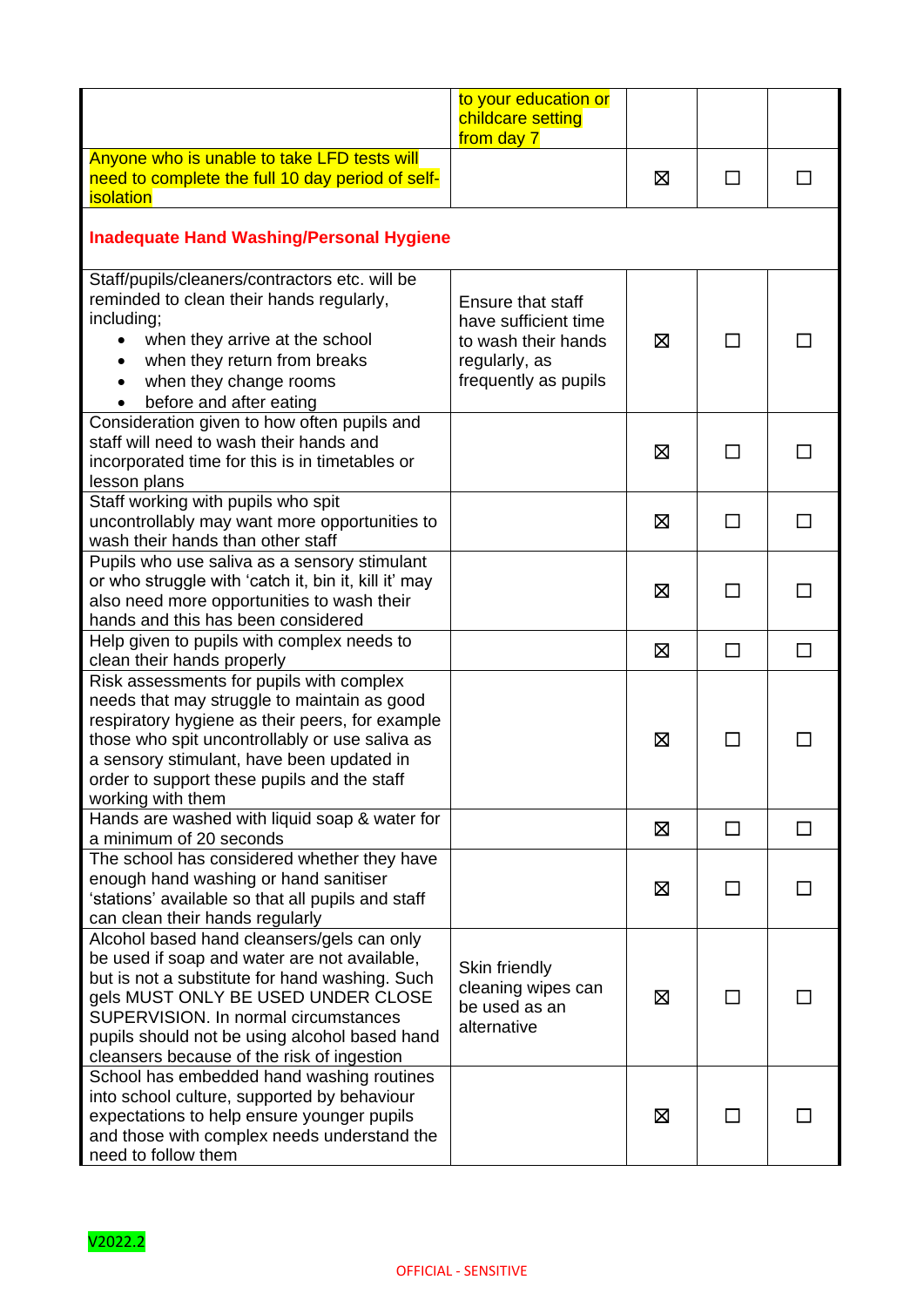| The 'catch it, bin it, kill it' approach is very<br>important and is promoted                                                                                                                                                  | Germs spread easily. Always carry<br>tissues and use them to catch you<br>cough or sneeze.<br>hours or<br>tissues. Dispose of your tissue as soon as<br>transfer germs to ever<br>surface you touch. Clean your hands as<br>soon as you can.<br><b>NHS</b> | ⊠           | П      |         |
|--------------------------------------------------------------------------------------------------------------------------------------------------------------------------------------------------------------------------------|------------------------------------------------------------------------------------------------------------------------------------------------------------------------------------------------------------------------------------------------------------|-------------|--------|---------|
| Disposable tissues are available in each room<br>for both staff and pupil use                                                                                                                                                  |                                                                                                                                                                                                                                                            | ⊠           | $\Box$ | ΙI      |
| Bins (ideally lidded pedal bins) for tissues are<br>available in each room                                                                                                                                                     |                                                                                                                                                                                                                                                            | ⊠           | $\Box$ | $\perp$ |
| School has embedded the 'catch it, bin it, kill it'<br>approach to ensure younger pupils and those<br>with complex needs get this right, and that all<br>pupils understand that this is now part of how<br>the school operates | The e-bug website<br>contains free<br>resources for<br>schools, including<br>materials to<br>encourage good<br>hand and respiratory<br>hygiene                                                                                                             | X           | П      |         |
| <b>Inadequate Personal Protection &amp; PPE</b>                                                                                                                                                                                |                                                                                                                                                                                                                                                            |             |        |         |
| Face coverings are worn when moving around<br>the premises, outside of classrooms, such as<br>in corridors and communal areas in all settings<br>by staff and visitors unless they are exempt                                  |                                                                                                                                                                                                                                                            | X           | П      |         |
| Face coverings are worn when moving around<br>the premises, outside of classrooms, such as<br>in corridors and communal areas in<br>Secondary Schools by pupils or students in<br>Year 7 and above unless they are exempt      |                                                                                                                                                                                                                                                            | X           | П      |         |
| Face coverings are worn in classrooms by all<br>pupils in Year 7 or above unless they are<br>exempt                                                                                                                            |                                                                                                                                                                                                                                                            | 区           | $\Box$ |         |
| Face coverings are not worn in situations<br>where wearing a face covering would impact<br>on the ability to take part in exercise or<br>strenuous activity, for example in PE lessons                                         |                                                                                                                                                                                                                                                            | X           | $\Box$ |         |
| Teachers are not expected to wear a face<br>covering in the classroom if they are at the<br>front of the class, to support education<br>delivery, although settings are<br>sensitive to the needs of individual teachers       |                                                                                                                                                                                                                                                            | X           | П      |         |
| Other adults in secondary school classrooms<br>DO wear face coverings unless they are<br>exempt                                                                                                                                |                                                                                                                                                                                                                                                            | П           | П      | Ø       |
| Pupils or students (in year 7 or above) should<br>continue to wear face coverings on public and<br>dedicated school transport, unless they are<br>exempt                                                                       |                                                                                                                                                                                                                                                            | ΙI          | П      | ⊠       |
| We are mindful and respectful of such<br>circumstances where people may not be able<br>to wear a face covering                                                                                                                 | <b>This includes;</b><br>• people who cannot<br>put on, wear or                                                                                                                                                                                            | $\boxtimes$ | $\Box$ |         |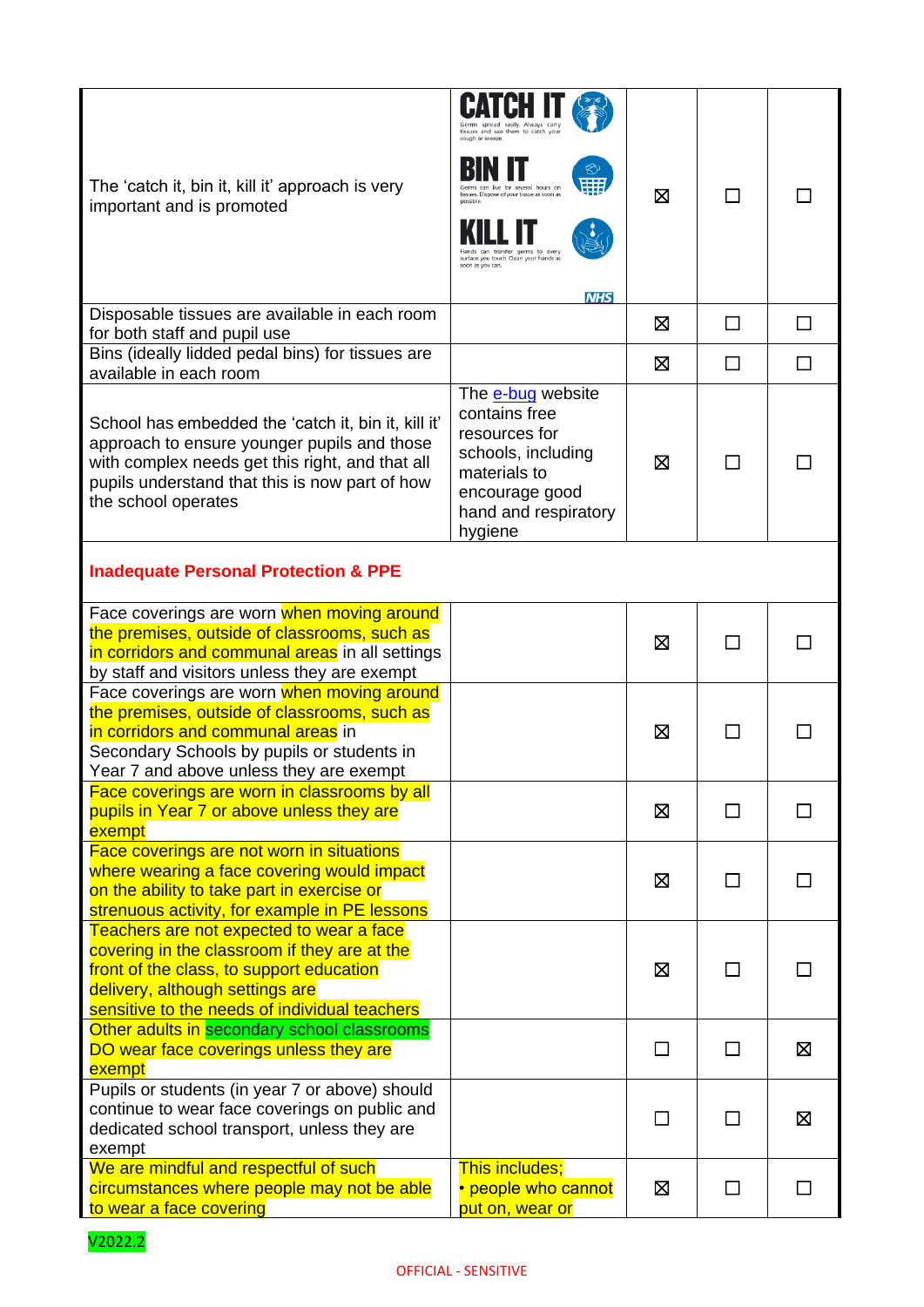|                                                                                                                                                                                                                                                                  | remove a face<br>covering because of<br>a physical or mental<br><b>illness or</b><br>impairment, or<br>disability<br>• people for whom<br>putting on, wearing<br>or removing a face<br>covering will cause<br>severe distress<br>• people speaking to<br>or providing<br>assistance to<br>someone who relies<br>on lip reading,<br>clear sound or facial<br>expressions to<br>communicate<br>• to avoid the risk of<br>harm or injury to<br>yourself or others<br>• people are also<br>permitted to remove<br>a face covering in<br>order to take<br>medication<br><b>Transparent face</b> |             |              |  |
|------------------------------------------------------------------------------------------------------------------------------------------------------------------------------------------------------------------------------------------------------------------|--------------------------------------------------------------------------------------------------------------------------------------------------------------------------------------------------------------------------------------------------------------------------------------------------------------------------------------------------------------------------------------------------------------------------------------------------------------------------------------------------------------------------------------------------------------------------------------------|-------------|--------------|--|
| <b>Transparent face coverings, which may assist</b><br>communication with someone who relies on lip<br>reading, clear sound or facial expression to<br>communicate, can also be worn                                                                             | coverings may be<br>effective in reducing<br>the spread of<br>COVID-19.<br>However, the<br>evidence to support<br>this is currently very<br><u>limited.</u>                                                                                                                                                                                                                                                                                                                                                                                                                                | $\boxtimes$ | $\Box$       |  |
| School has a small contingency supply of face<br>coverings available for people who:<br>are struggling to access a face<br>covering<br>are unable to use their face covering<br>as it has become damp, soiled or<br>unsafe<br>have forgotten their face covering |                                                                                                                                                                                                                                                                                                                                                                                                                                                                                                                                                                                            | X           | $\Box$       |  |
| Face coverings (whether transparent or cloth)<br>should fit securely around the face to cover<br>the nose and mouth and be made with a<br>breathable material capable of filtering<br>airborne particles                                                         |                                                                                                                                                                                                                                                                                                                                                                                                                                                                                                                                                                                            | ⊠           | ΙI           |  |
| Face visors or shields can be worn by those<br>exempt from wearing a face covering but they<br>are not an equivalent alternative in terms of<br>source control of virus transmission                                                                             | Visors may protect<br>against droplet<br>spread in specific<br>circumstances but<br>are unlikely to be<br>effective in<br>preventing aerosol<br>transmission, and                                                                                                                                                                                                                                                                                                                                                                                                                          | X           | $\mathsf{L}$ |  |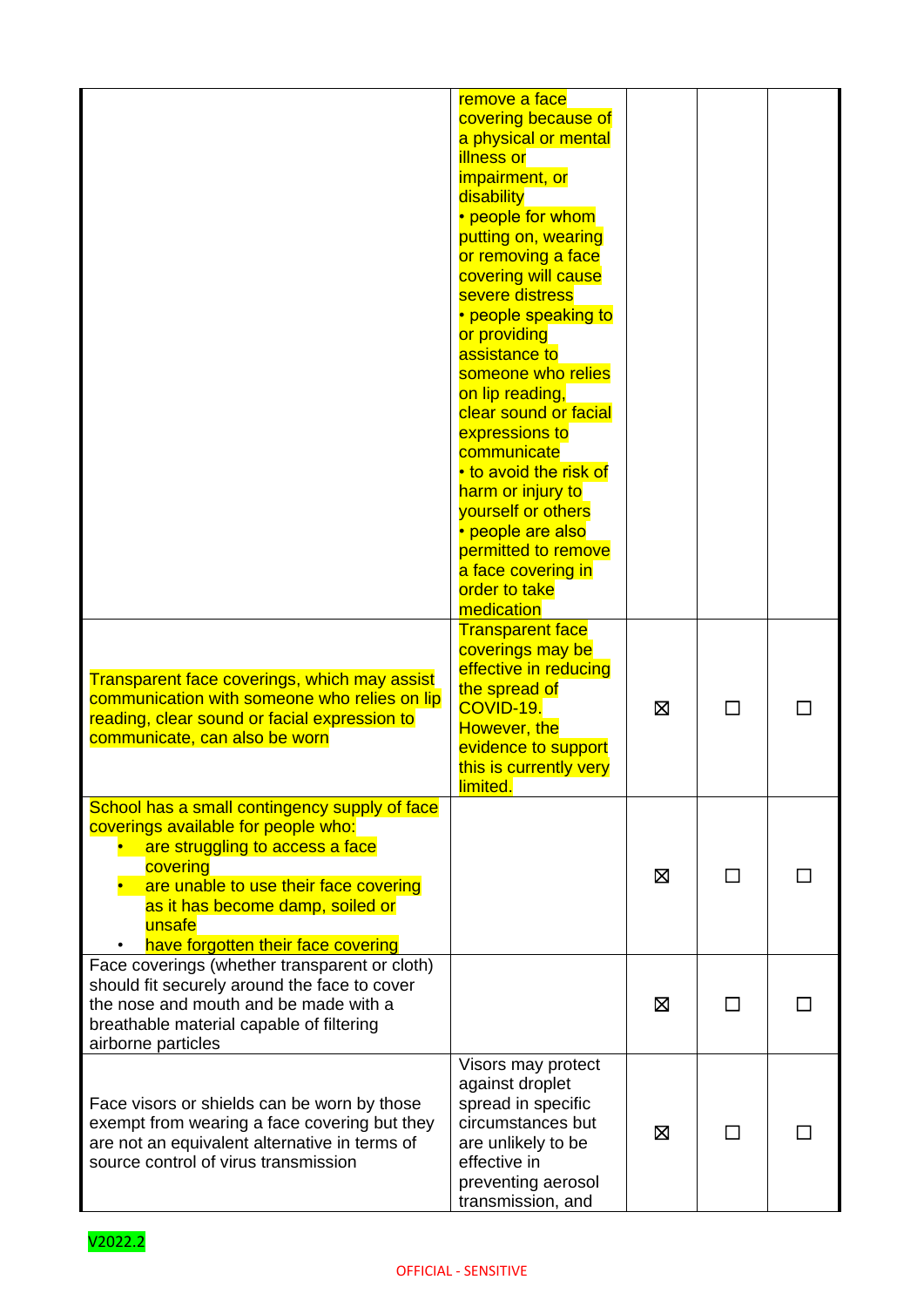|                                                                            | therefore in a school<br>environment are<br>unlikely to offer<br>appropriate<br>protection to the<br>wearer. Visors<br>should only be used<br>by those exempt<br>from wearing a face<br>covering after<br>carrying out a risk<br>assessment for the<br>specific situation and<br>should always be<br>cleaned<br>appropriately |   |              |  |
|----------------------------------------------------------------------------|-------------------------------------------------------------------------------------------------------------------------------------------------------------------------------------------------------------------------------------------------------------------------------------------------------------------------------|---|--------------|--|
| Clear instructions are provided to staff on how                            |                                                                                                                                                                                                                                                                                                                               |   |              |  |
| to put on, remove, store and dispose of face                               |                                                                                                                                                                                                                                                                                                                               | X | $\mathbf{I}$ |  |
| coverings, to avoid inadvertently increasing                               |                                                                                                                                                                                                                                                                                                                               |   |              |  |
| the risks of transmission<br>When wearing a face covering, staff, visitors |                                                                                                                                                                                                                                                                                                                               |   |              |  |
| and pupils should:                                                         |                                                                                                                                                                                                                                                                                                                               |   |              |  |
| wash their hands thoroughly with soap                                      |                                                                                                                                                                                                                                                                                                                               |   |              |  |
| and water for 20 seconds or use hand                                       |                                                                                                                                                                                                                                                                                                                               |   |              |  |
| sanitiser before putting a face covering                                   |                                                                                                                                                                                                                                                                                                                               |   |              |  |
| on                                                                         |                                                                                                                                                                                                                                                                                                                               |   |              |  |
| avoid touching the part of the face                                        |                                                                                                                                                                                                                                                                                                                               |   |              |  |
| covering in contact with the mouth and                                     |                                                                                                                                                                                                                                                                                                                               |   |              |  |
| nose, as it could be contaminated with                                     |                                                                                                                                                                                                                                                                                                                               | X | $\Box$       |  |
| the virus                                                                  |                                                                                                                                                                                                                                                                                                                               |   |              |  |
| change the face covering if it becomes                                     |                                                                                                                                                                                                                                                                                                                               |   |              |  |
| damp or if they've touched the part of                                     |                                                                                                                                                                                                                                                                                                                               |   |              |  |
| the face covering in contact with the                                      |                                                                                                                                                                                                                                                                                                                               |   |              |  |
| mouth and nose                                                             |                                                                                                                                                                                                                                                                                                                               |   |              |  |
| avoid taking it off and putting it back on                                 |                                                                                                                                                                                                                                                                                                                               |   |              |  |
| a lot in quick succession to minimise                                      |                                                                                                                                                                                                                                                                                                                               |   |              |  |
| potential contamination                                                    |                                                                                                                                                                                                                                                                                                                               |   |              |  |
| When removing a face covering, staff, visitors                             |                                                                                                                                                                                                                                                                                                                               |   |              |  |
| and pupils should:                                                         |                                                                                                                                                                                                                                                                                                                               |   |              |  |
| wash their hands thoroughly with soap                                      |                                                                                                                                                                                                                                                                                                                               |   |              |  |
| and water for 20 seconds or use hand                                       |                                                                                                                                                                                                                                                                                                                               |   |              |  |
| sanitiser before removing                                                  |                                                                                                                                                                                                                                                                                                                               |   |              |  |
| only handle the straps, ties or clips                                      |                                                                                                                                                                                                                                                                                                                               |   |              |  |
| not give it to someone else to use                                         |                                                                                                                                                                                                                                                                                                                               |   |              |  |
| if single-use, dispose of it carefully in a                                |                                                                                                                                                                                                                                                                                                                               |   |              |  |
| household waste bin and do not                                             |                                                                                                                                                                                                                                                                                                                               |   |              |  |
| recycle                                                                    |                                                                                                                                                                                                                                                                                                                               | ⊠ | П            |  |
| once removed, store reusable face                                          |                                                                                                                                                                                                                                                                                                                               |   |              |  |
| coverings in a plastic bag until there is<br>an opportunity to wash them.  |                                                                                                                                                                                                                                                                                                                               |   |              |  |
| if reusable, wash it in line with                                          |                                                                                                                                                                                                                                                                                                                               |   |              |  |
| manufacturer's instructions at the                                         |                                                                                                                                                                                                                                                                                                                               |   |              |  |
| highest temperature appropriate for the                                    |                                                                                                                                                                                                                                                                                                                               |   |              |  |
| fabric                                                                     |                                                                                                                                                                                                                                                                                                                               |   |              |  |
| wash their hands thoroughly with soap                                      |                                                                                                                                                                                                                                                                                                                               |   |              |  |
| and water for 20 seconds or use hand                                       |                                                                                                                                                                                                                                                                                                                               |   |              |  |
| sanitiser once removed                                                     |                                                                                                                                                                                                                                                                                                                               |   |              |  |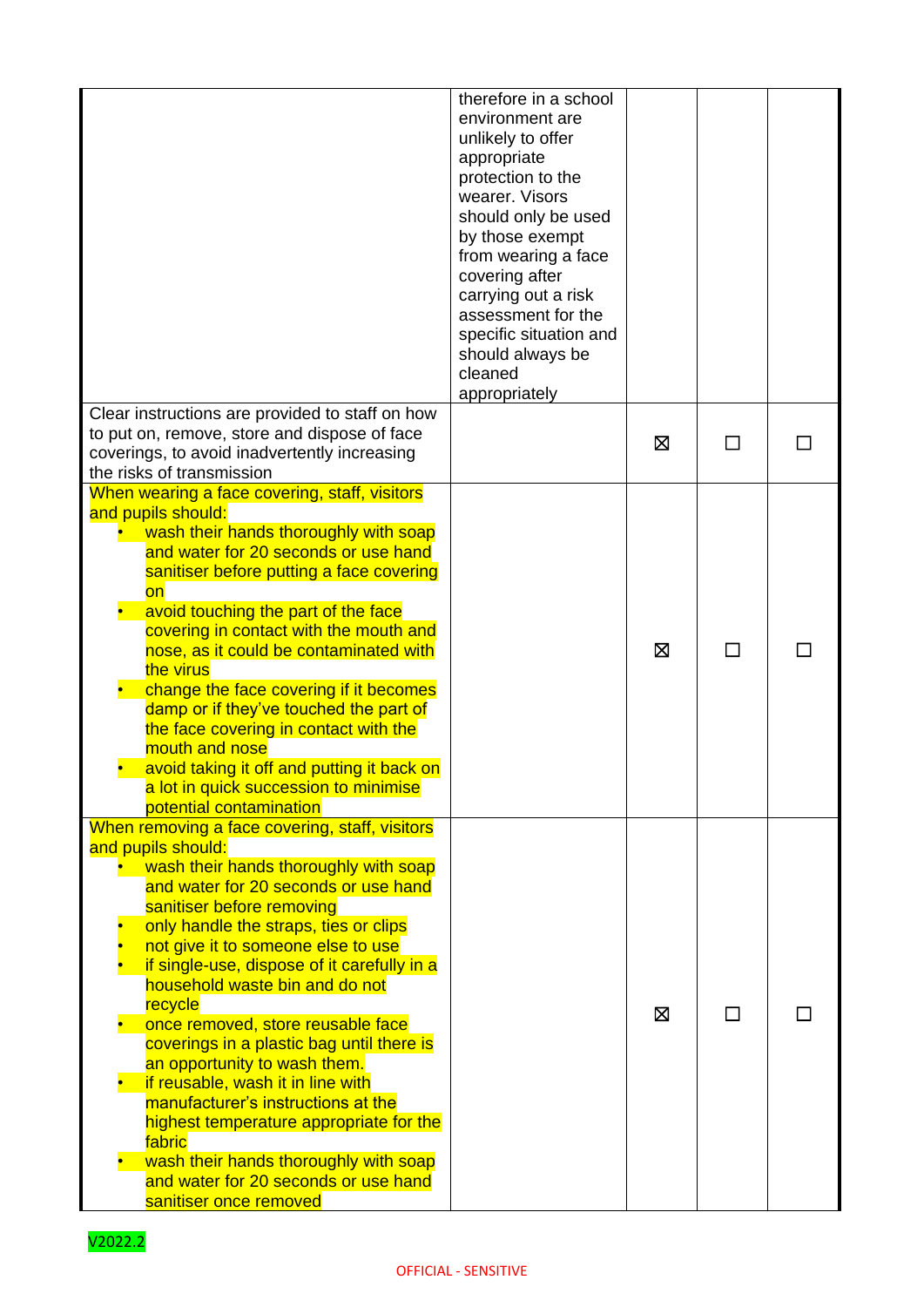| Where a face covering becomes damp, it<br>should not be worn and the face covering<br>should be replaced carefully                                                                                                | <b>Staff and pupils may</b><br>consider bringing a<br>spare face covering<br>to wear if their face<br>covering becomes<br>damp during the day                               | X           | П            |     |
|-------------------------------------------------------------------------------------------------------------------------------------------------------------------------------------------------------------------|-----------------------------------------------------------------------------------------------------------------------------------------------------------------------------|-------------|--------------|-----|
| PPE for coronavirus (COVID-19) is required<br>when performing aerosol generating<br>procedures (AGPs)                                                                                                             |                                                                                                                                                                             | X           | $\Box$       |     |
| When working with children and young people<br>who cough, spit or vomit but do not have<br>coronavirus (COVID-19) symptoms, only any<br>PPE that would be routinely worn, is worn                                 |                                                                                                                                                                             | X           | П            |     |
| <b>Visitors, Contractors &amp; Spread of Coronavirus</b>                                                                                                                                                          |                                                                                                                                                                             |             |              |     |
| School strongly encourages parents and other<br>visitors to take a lateral flow<br>device (LFD) test before entering the school                                                                                   |                                                                                                                                                                             | $\boxtimes$ | П            |     |
| Key contractors are made aware of the<br>school's control measures and ways of<br>working                                                                                                                         |                                                                                                                                                                             | X           | □            | l 1 |
| School ensures site guidance on is explained<br>to visitors and contractors on or before arrival                                                                                                                  |                                                                                                                                                                             | ⊠           | $\Box$       | □   |
| Contractors to provide updated risk<br>assessment prior to visit which includes their<br>own controls round infection spread<br>prevention                                                                        |                                                                                                                                                                             | X           | П            |     |
| As normal, school engages with their local<br>immunisation providers to provide<br>immunisation programmes on site, ensuring<br>these are delivered in keeping with the<br>school's control measures              | These programmes<br>are essential for<br>children's health and<br>wellbeing                                                                                                 | ⊠           | ΙI           |     |
| <b>Inadequate Ventilation</b>                                                                                                                                                                                     |                                                                                                                                                                             |             |              |     |
| Co <sub>2</sub> monitors used and monitored to detect<br>areas of poor ventilation                                                                                                                                |                                                                                                                                                                             |             | ΙI           |     |
| Where Co2 monitor readings are consistently<br>high for at least 1 week (1500ppm or higher)<br>the school has either bid for air cleaning units<br>(HEPA filtration) or purchased units to improve<br>ventilation | <b>RP175.01 How to</b><br>apply for a DfE<br>funded air cleaning<br>unit.pdf - Google<br><b>Drive</b>                                                                       | ⊠           | $\mathsf{L}$ |     |
| Occupied spaces must always be well<br>ventilated and a comfortable teaching<br>environment maintained                                                                                                            | This can be<br>achieved by a<br>variety of measures<br>including:<br>mechanical<br>ventilation systems<br>- these should be<br>adjusted to increase<br>the ventilation rate | X           |              |     |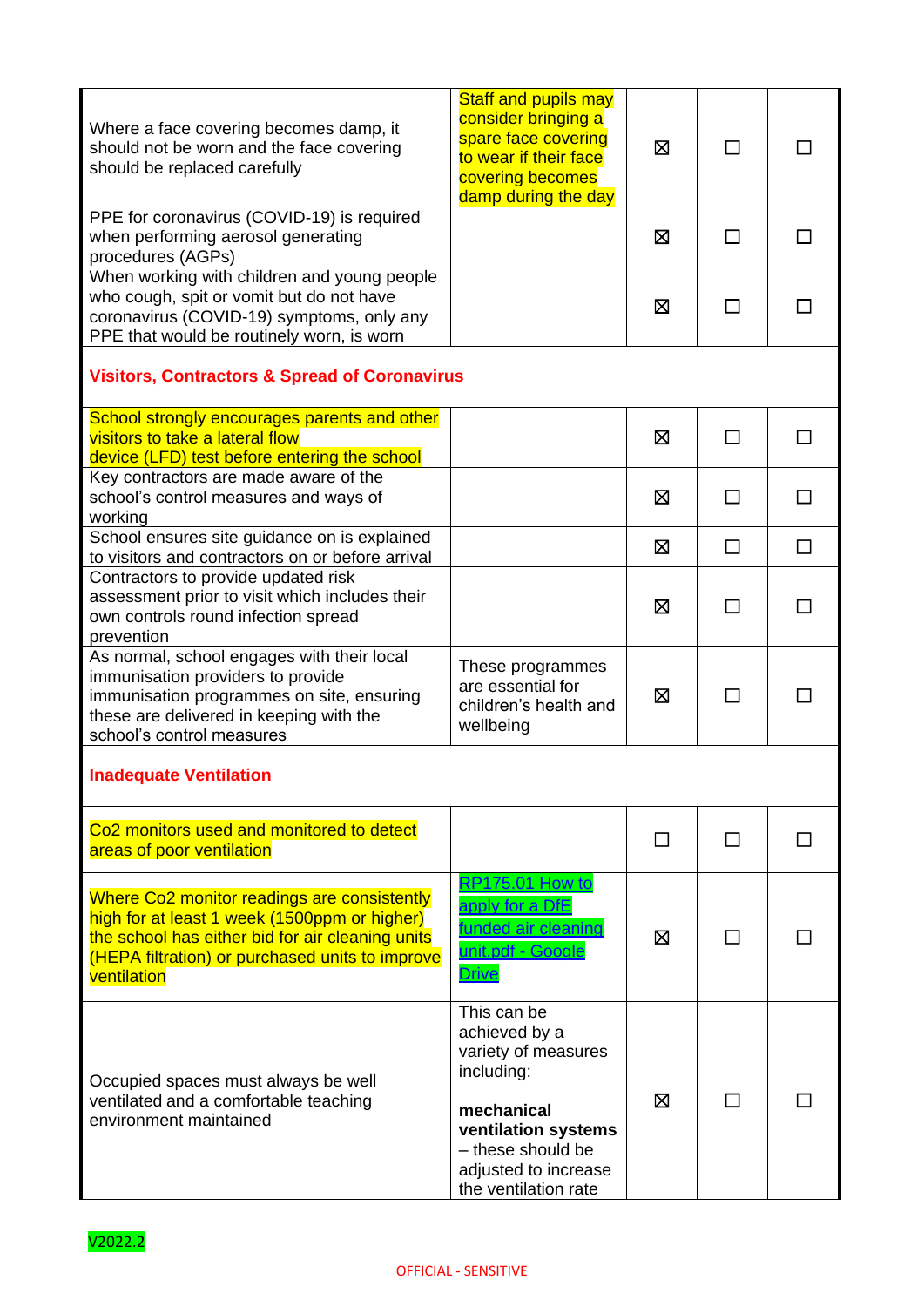|                                                                                                                                                                         | wherever possible,<br>and checked to<br>confirm that normal<br>operation meets<br>current guidance (if<br>possible, systems<br>should be adjusted<br>to full fresh air or, if<br>not, then systems<br>should be operated<br>as normal as long as<br>they are within a<br>single room and<br>supplemented by an<br>outdoor air supply) |   |        |   |
|-------------------------------------------------------------------------------------------------------------------------------------------------------------------------|---------------------------------------------------------------------------------------------------------------------------------------------------------------------------------------------------------------------------------------------------------------------------------------------------------------------------------------|---|--------|---|
| Ventilate spaces with outdoor air                                                                                                                                       | <b>Natural ventilation</b><br>- if necessary<br>external opening<br>doors may also be<br>used provided this<br>doesn't compromise<br>safeguarding<br>measures                                                                                                                                                                         | 区 | $\Box$ |   |
| Where possible, occupied room windows<br>should be open                                                                                                                 |                                                                                                                                                                                                                                                                                                                                       | Ø | $\Box$ | П |
| Switch air handling units with recirculation to<br>100% outdoor air where this is not possible,<br>systems are operated as normal                                       | Further advice on<br>this can be found in<br><b>Health and Safety</b><br>Executive guidance<br>on air conditioning<br>and ventilation<br>during the<br>coronavirus<br>outbreak and CIBSE<br>coronavirus (COVID-<br>19) advice.                                                                                                        | 区 | ΙI     |   |
| Prop doors open, where safe to do so (bearing<br>in mind fire safety and safeguarding), to limit<br>use of door handles and assist with creating a<br>throughput of air | Fire doors must not<br>be propped open<br>unless they have a<br>self-closing hold<br>open device fitted                                                                                                                                                                                                                               | Ø |        |   |
| In cold weather where the school heating<br>system is activated, windows are open to<br>provide trickle ventilation rather than being<br>fully open                     | natural ventilation<br>- opening windows<br>(in cooler weather<br>windows should be<br>opened just enough<br>to provide constant<br>background<br>ventilation, and<br>opened more fully<br>during breaks to<br>purge the air in the<br>space)                                                                                         | 区 |        |   |
| Consideration given to opening high level<br>windows in preference to low level to reduce<br>draughts                                                                   |                                                                                                                                                                                                                                                                                                                                       | ⊠ |        |   |

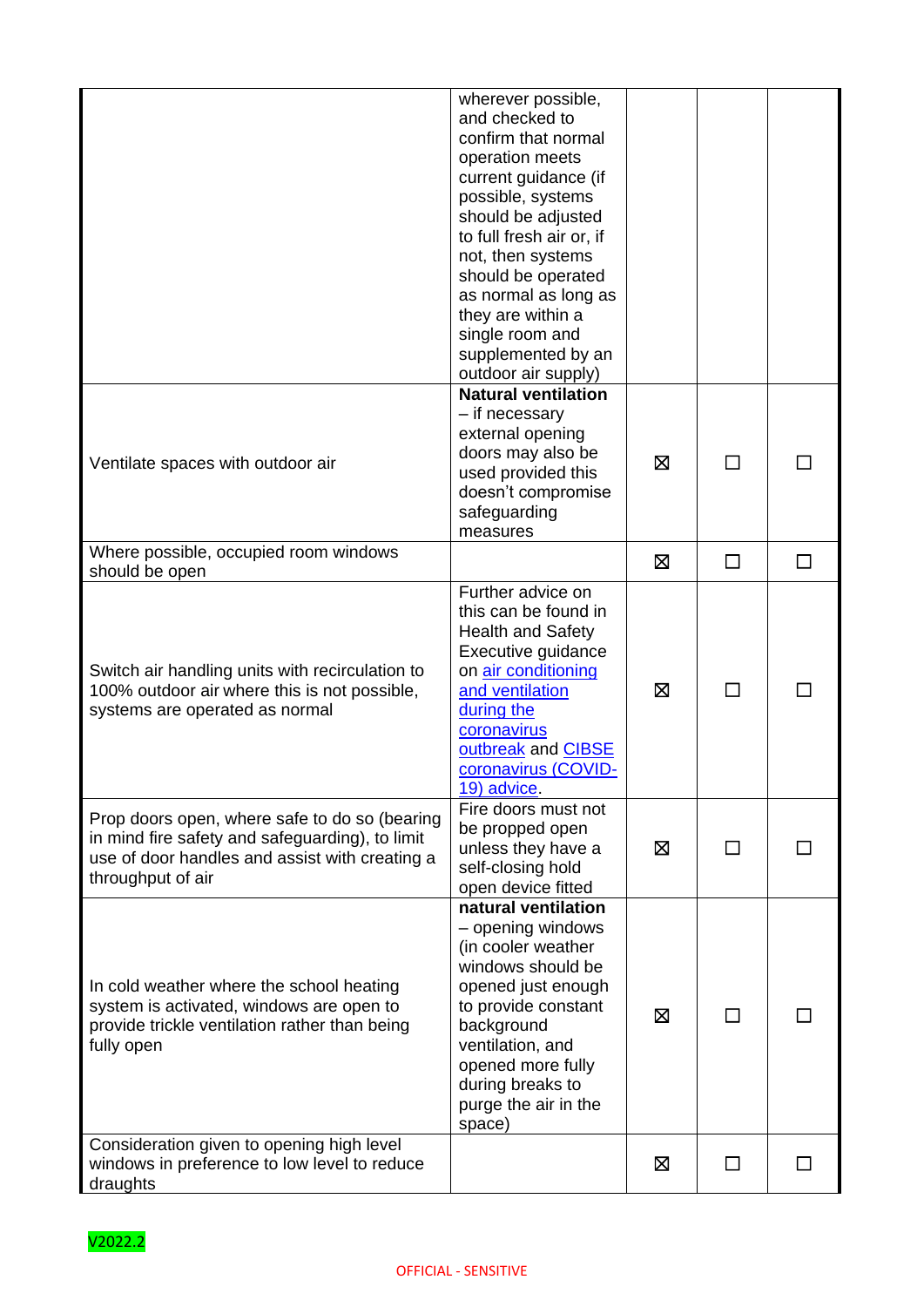| Consideration given to only opening every<br>other window instead of all windows when the<br>heating is activated                                                                                                                                                                                                                |                                                                                                                                                                                                                                                    | X            | П  |   |
|----------------------------------------------------------------------------------------------------------------------------------------------------------------------------------------------------------------------------------------------------------------------------------------------------------------------------------|----------------------------------------------------------------------------------------------------------------------------------------------------------------------------------------------------------------------------------------------------|--------------|----|---|
| If school needs to use additional heaters they<br>only use sealed, oil filled electric heaters                                                                                                                                                                                                                                   | Electric fan heaters<br>used sparingly due<br>to increased fire and<br>electrical risk                                                                                                                                                             | ⊠            | ΙI |   |
| <b>Arrangements for Boarding Schools During Pandemic</b>                                                                                                                                                                                                                                                                         |                                                                                                                                                                                                                                                    |              |    |   |
| Where pupils travel from abroad to attend a<br>boarding school you will need to explain the<br>rules to pupils and their parents before they<br>travel to the UK                                                                                                                                                                 |                                                                                                                                                                                                                                                    |              | П  | ⊠ |
| All pupils travelling to England must adhere to<br>travel legislation, details of which are set out in<br>government travel advice                                                                                                                                                                                               |                                                                                                                                                                                                                                                    |              | П  | ⊠ |
| If a child in a boarding school shows<br>symptoms, they should initially self-isolate in<br>their residential setting household. Most<br>children will benefit from self-isolating in their<br>boarding house so that their usual support can<br>continue. Others will benefit more from self-<br>isolating in their family home | <b>Guidance on</b><br>isolation for<br>residential<br>educational settings.                                                                                                                                                                        |              | ΙI | ⊠ |
| Boarding pupils should not use public<br>transport if they are symptomatic                                                                                                                                                                                                                                                       | If arranging their<br>return to their family<br>home to isolate,<br>schools should<br>follow advice on<br>transport<br>arrangements in the<br>safe working in<br>education childcare<br>and childrens social<br>care settings<br>guidance          | $\mathsf{L}$ | ΙI | ⊠ |
| In the case of any localised outbreaks, we<br>expect them to keep the residential provision<br>open if at all possible                                                                                                                                                                                                           | Decisions will be<br>made on a case-by-<br>case basis.<br>They will need to<br>remain open to<br>those who:<br>-have particular<br>needs that cannot<br>be accommodated<br>safely at home<br>-do not have suitable<br>alternative<br>accommodation |              |    | ⊠ |
| School maintain safe staff ratios, particularly<br>for those pupils or students whose needs<br>mean that they are safer remaining in the<br>setting than returning home                                                                                                                                                          | Settings should<br>prioritise staffing<br>towards the most<br>vulnerable pupils<br>and students                                                                                                                                                    |              | ΙI | ⊠ |
|                                                                                                                                                                                                                                                                                                                                  |                                                                                                                                                                                                                                                    |              |    |   |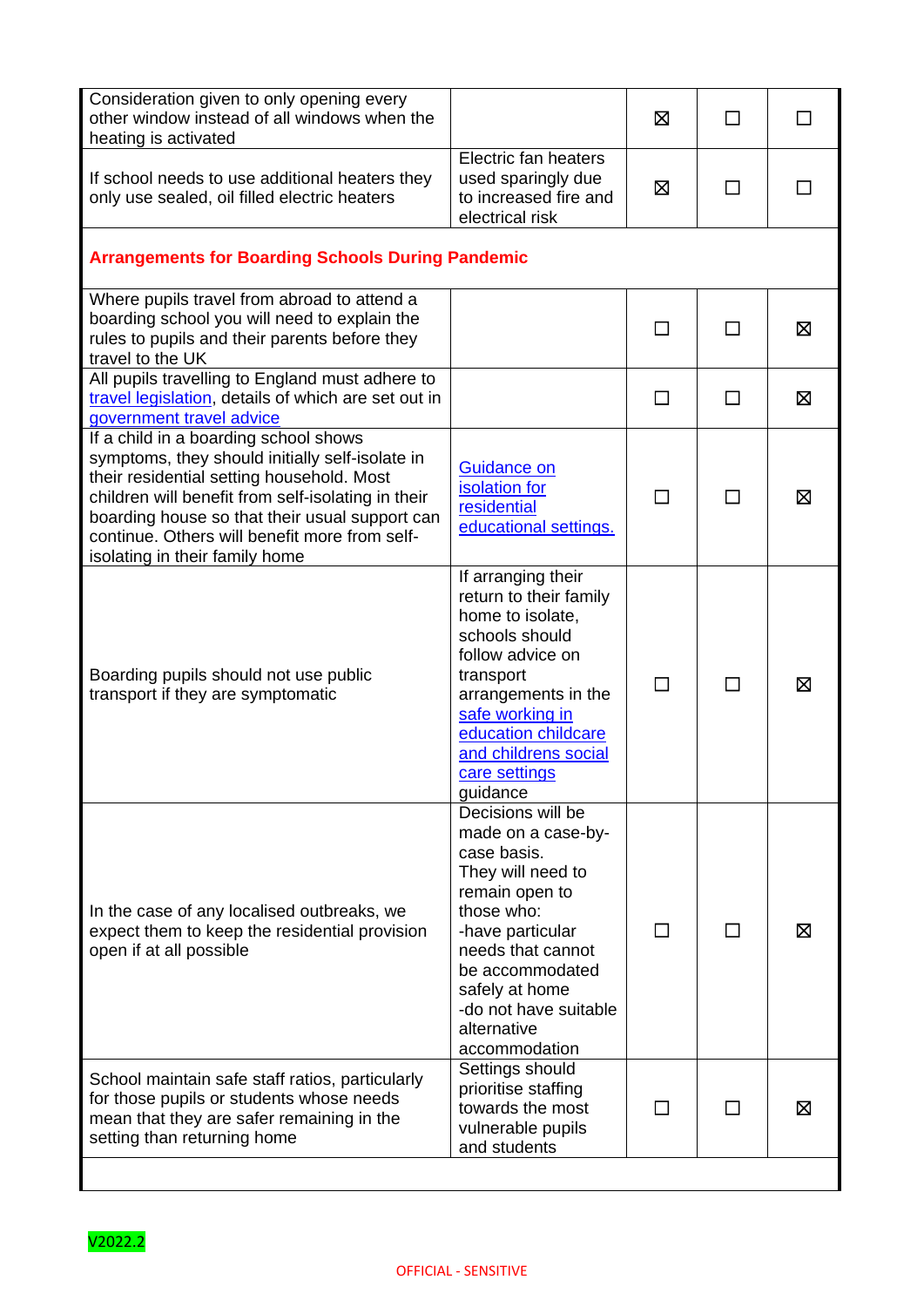| Have you consulted with the people/representatives undertaking the                                                                                     |                                                                                 |                     | Yes $\boxtimes$ |             | No $\square$      |                                     |              |      |
|--------------------------------------------------------------------------------------------------------------------------------------------------------|---------------------------------------------------------------------------------|---------------------|-----------------|-------------|-------------------|-------------------------------------|--------------|------|
| activity as part of the preparation of this risk assessment<br>What is the level of risk for this activity/situation with existing control<br>measures |                                                                                 |                     |                 |             |                   | <b>High</b>                         | <b>Med</b>   | Low  |
|                                                                                                                                                        | Is the risk adequately controlled with existing control measures                |                     |                 |             | Yes $\boxtimes$   |                                     | No $\square$ |      |
| Have you identified any further control measures needed to control<br>the risk and recorded them in the action plan                                    |                                                                                 |                     |                 |             | Yes $\Box$        |                                     |              | No R |
|                                                                                                                                                        | <b>ACTION PLAN</b> (insert additional rows if required)                         |                     |                 |             | To be actioned by |                                     |              |      |
|                                                                                                                                                        | Further control measures to reduce risks so far as is<br>reasonably practicable |                     |                 | <b>Name</b> |                   |                                     | Date         |      |
|                                                                                                                                                        |                                                                                 |                     |                 |             |                   |                                     |              |      |
|                                                                                                                                                        |                                                                                 |                     |                 |             |                   |                                     |              |      |
|                                                                                                                                                        |                                                                                 |                     |                 |             |                   |                                     |              |      |
|                                                                                                                                                        |                                                                                 |                     |                 |             |                   |                                     |              |      |
|                                                                                                                                                        |                                                                                 |                     |                 |             |                   |                                     |              |      |
| State overall risk level assigned to the task AFTER implementation of<br>control and action plan measures taken as a result of this risk<br>assessment |                                                                                 |                     |                 |             |                   | <b>High</b><br><b>Med</b><br>⊠<br>H |              | Low  |
| Yes $\boxtimes$<br>Is such a risk level deemed to be as low as reasonably practical?                                                                   |                                                                                 |                     |                 |             |                   |                                     | No $\Box$    |      |
| Is activity still acceptable with this level of risk?                                                                                                  |                                                                                 |                     |                 |             |                   | Yes $\boxtimes$<br>No <sub>1</sub>  |              |      |
| If no, has this been escalated to senior leadership team?                                                                                              |                                                                                 |                     |                 |             | Yes $\boxtimes$   |                                     | No $\Box$    |      |
| Assessor(s):<br><b>Position(s):</b>                                                                                                                    | <b>HVasey</b><br><b>Headteacher</b>                                             | Signature(s):       |                 |             |                   |                                     |              |      |
| Date:                                                                                                                                                  | 10/1/22                                                                         | <b>Review Date:</b> |                 |             |                   |                                     |              |      |
| Distribution: staff and parents                                                                                                                        |                                                                                 |                     |                 |             |                   |                                     |              |      |